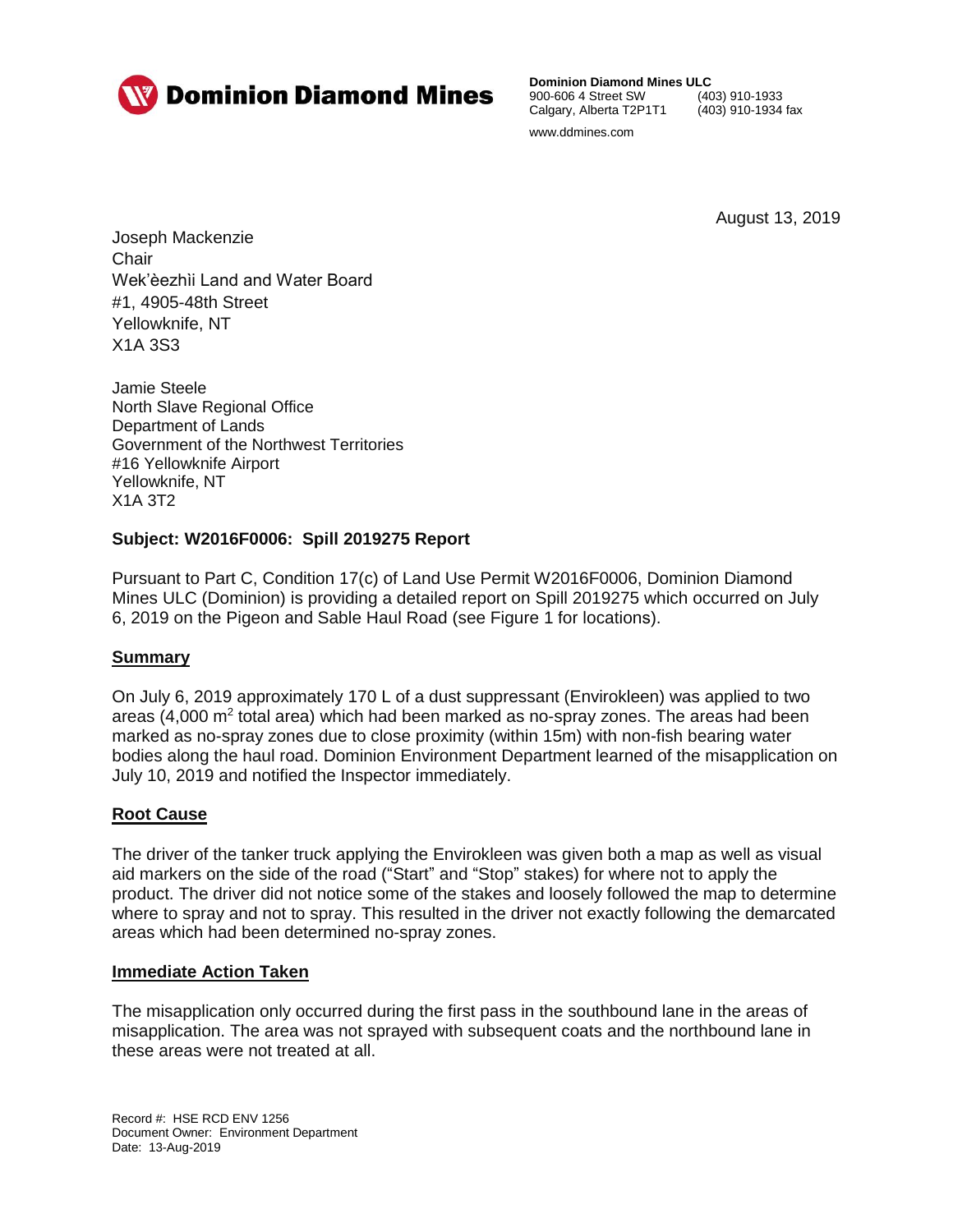

**Dominion Diamond Mines ULC**<br>900-606 4 Street SW (403) 910-1933 900-606 4 Street SW (403) 910-1933<br>Calgary, Alberta T2P1T1 (403) 910-1934 fax Calgary, Alberta T2P1T1 www.ddmines.com

Dominion Environment Department personnel met with the Site Services team to discuss the incident prior to any additional treatments of Envirokleen being applied on the Pigeon and Sable Haul Road. Reasoning for the no-spray zones and the importance of using the stakes as guides were discussed.

Figure 1. Locations involved with Spill 2019275



## **Follow Up Action Taken**

Based on feedback received from Site Services, Environment personnel repainted all of the stakes and applied flagging tape to greatly increase visibility for the driver while applying Envirokleen. Environment staff is now driving the route prior to any additional applications to ensure that all stakes are in the correct locations and highly visible to the Site Services team. These actions were put into place prior to a subsequent Envirokleen treatment on July 30, 2019 and the application went well with no errors noted.

We trust this report is clear and informative. If you have any questions or comments please contact the undersigned at dustin.chaffee@ddcorp.ca or (867) 669-6164 or Lynn Boettger at lynn.boettger@ddcorp.ca or (867) 766-6914.